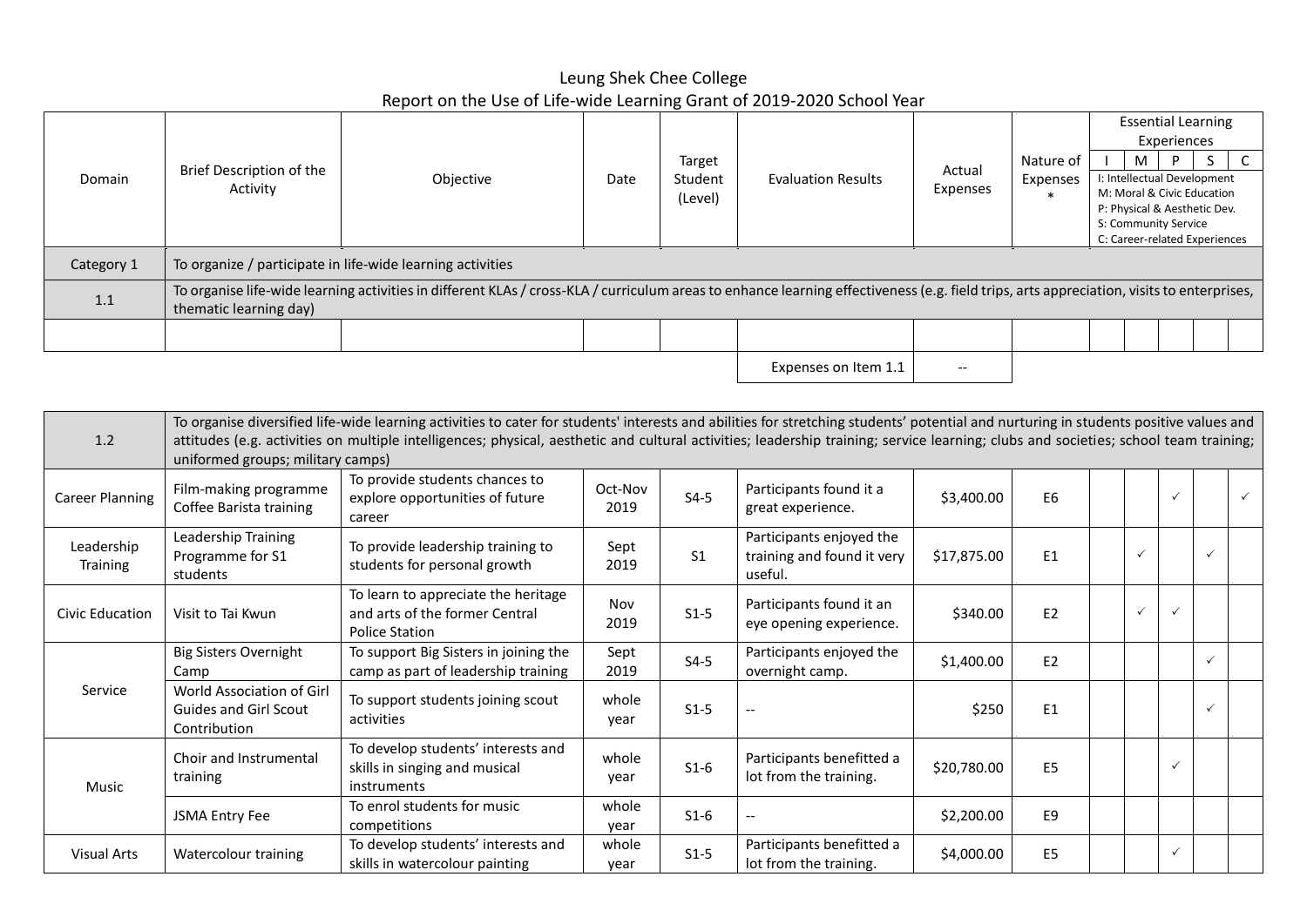Leung Shek Chee College Report on the Use of Life-wide Learning Grant of 2019-2020 School Year

|                 |                                                              |                                                                                                                              |               |                              |                                                                      |                    |                       | <b>Essential Learning</b><br>Experiences                                                                                                                          |  |              |  |              |
|-----------------|--------------------------------------------------------------|------------------------------------------------------------------------------------------------------------------------------|---------------|------------------------------|----------------------------------------------------------------------|--------------------|-----------------------|-------------------------------------------------------------------------------------------------------------------------------------------------------------------|--|--------------|--|--------------|
| Domain          | Brief Description of the<br>Activity                         | Objective                                                                                                                    | Date          | Target<br>Student<br>(Level) | <b>Evaluation Results</b>                                            | Actual<br>Expenses | Nature of<br>Expenses | S<br>M<br>P<br>I: Intellectual Development<br>M: Moral & Civic Education<br>P: Physical & Aesthetic Dev.<br>S: Community Service<br>C: Career-related Experiences |  |              |  | $\mathsf{C}$ |
|                 | Drama schemes                                                | To expose students to different                                                                                              | whole<br>year | $S1-5$                       | $\overline{\phantom{0}}$                                             | \$10,080.00        | E9                    |                                                                                                                                                                   |  |              |  |              |
| Performing Arts | Dance training                                               | kinds of performing arts and<br>develop their interests in them                                                              | whole<br>year | $S1-5$                       | Participants benefitted a<br>lot from the training.                  | \$4,640.00         | E <sub>5</sub>        |                                                                                                                                                                   |  |              |  |              |
|                 | <b>LCSD Sports Programmes</b><br>and other sports training   | To provide students with<br>opportunities to learn different<br>kinds of sports and develop their<br>interests in them       | whole<br>year | $S1-6$                       |                                                                      | \$24,345.00        | E <sub>9</sub>        |                                                                                                                                                                   |  |              |  |              |
|                 | Sports training provided<br>by coaches                       | To develop students' interests and<br>skills in sports                                                                       | whole<br>year | $S1-6$                       | $\overline{\phantom{a}}$                                             | \$13,694.00        | E9                    |                                                                                                                                                                   |  |              |  |              |
|                 | Sports training provided<br>by coaches                       | To develop students' interests and<br>skills in sports                                                                       | whole<br>year | $S1-6$                       | Participants found the<br>training very useful.                      | \$4,000.00         | E <sub>5</sub>        |                                                                                                                                                                   |  | $\checkmark$ |  |              |
| Sports          | <b>HKCDSC Joint Athletics</b><br>Meet                        | To provide an opportunity for<br>students of different Diocesan<br>Secondary Schools to compete and<br>develop sportsmanship | Feb<br>2020   | $S1-6$                       | $- -$                                                                | \$14,400.00        | E9                    |                                                                                                                                                                   |  |              |  |              |
|                 | Sports training                                              | To provide students with<br>opportunities to do sports training<br>in standard venues                                        | whole<br>year | $S1-6$                       | Participants found<br>training in standard<br>venues more effective. | \$21,302.00        | E <sub>1</sub>        |                                                                                                                                                                   |  | $\checkmark$ |  |              |
|                 | <b>HKSSF Registration</b>                                    |                                                                                                                              |               |                              | $-$                                                                  | \$1,112.00         | E1                    |                                                                                                                                                                   |  | $\checkmark$ |  |              |
|                 | Sports training and<br>competitions outside<br>school campus | To support students in doing<br>training in standard venues and in<br>competitions with other schools                        | whole<br>year | $S1-6$                       | Participants appreciated<br>the arrangements.                        | \$7,217.50         | E <sub>2</sub>        |                                                                                                                                                                   |  | $\checkmark$ |  |              |
|                 |                                                              |                                                                                                                              |               |                              | Expenses on Item 1.2                                                 | \$151,035.50       |                       |                                                                                                                                                                   |  |              |  |              |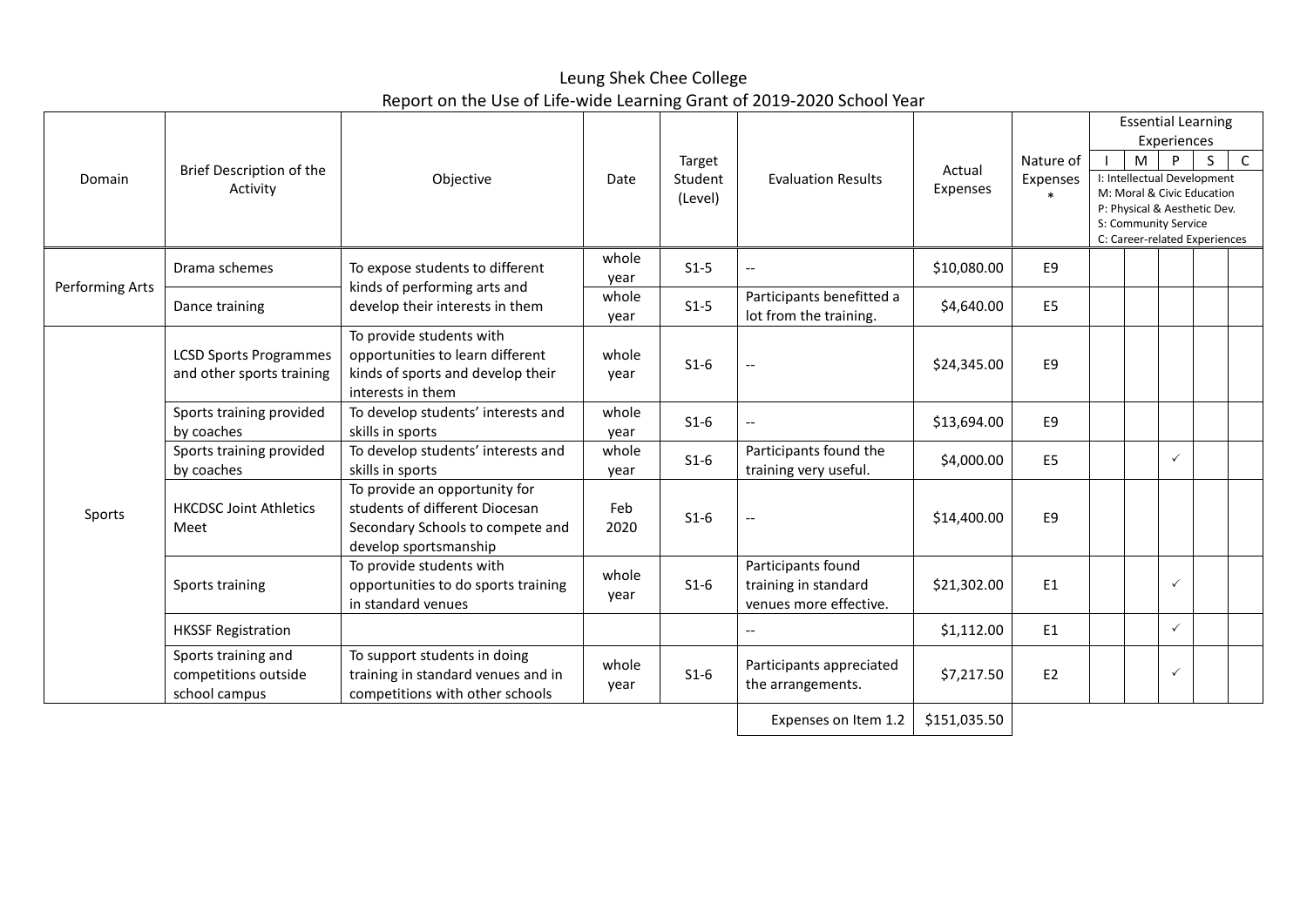Leung Shek Chee College Report on the Use of Life-wide Learning Grant of 2019-2020 School Year

|         |                          |                                                                                                           |                 |                    |                           |              |                    |                                                      |                                                           | <b>Essential Learning</b><br>Experiences |  |  |
|---------|--------------------------|-----------------------------------------------------------------------------------------------------------|-----------------|--------------------|---------------------------|--------------|--------------------|------------------------------------------------------|-----------------------------------------------------------|------------------------------------------|--|--|
|         | Brief Description of the |                                                                                                           |                 | Target             | <b>Evaluation Results</b> | Actual       | Nature of          |                                                      | M                                                         | D                                        |  |  |
| Domain  | Activity                 | Objective                                                                                                 | Date            | Student<br>(Level) |                           | Expenses     | Expenses<br>$\ast$ |                                                      | I: Intellectual Development<br>M: Moral & Civic Education |                                          |  |  |
|         |                          |                                                                                                           |                 |                    |                           |              |                    | P: Physical & Aesthetic Dev.<br>S: Community Service |                                                           |                                          |  |  |
|         |                          |                                                                                                           |                 |                    |                           |              |                    |                                                      |                                                           | C: Career-related Experiences            |  |  |
| 1.3     |                          | To organise or participate in non-local exchange activities or competitions to broaden students' horizons |                 |                    |                           |              |                    |                                                      |                                                           |                                          |  |  |
|         | Korean Sports Training   | To provide students with an                                                                               | Jan             |                    | Participants love the     | \$139,717.79 | E <sub>3</sub>     |                                                      |                                                           |                                          |  |  |
| Sports  | Camp                     | opportunity to experience a<br>different sports training system                                           | 2020            | $S2-5$             | training camp             | \$6,000.00   | E4                 |                                                      |                                                           |                                          |  |  |
|         |                          | To provide students with an                                                                               |                 |                    |                           |              |                    |                                                      |                                                           |                                          |  |  |
| English | Tour                     | opportunity to learn authentic<br>Wellington English Study<br>English in a different cultural             | Jul-Aug<br>2020 | $S1-4$             | $\overline{\phantom{a}}$  | \$8,000.00   | E <sub>9</sub>     |                                                      |                                                           |                                          |  |  |
|         |                          | background                                                                                                |                 |                    |                           |              |                    |                                                      |                                                           |                                          |  |  |
|         |                          |                                                                                                           |                 |                    | Expenses on Item 1.3      | \$153,717.39 |                    |                                                      |                                                           |                                          |  |  |

| 1.4 | Others |  |                                            |                          |  |  |  |
|-----|--------|--|--------------------------------------------|--------------------------|--|--|--|
|     |        |  |                                            |                          |  |  |  |
|     |        |  | Expenses on Item 1.4                       | $\overline{\phantom{a}}$ |  |  |  |
|     |        |  | Expenses for Category $1 \mid $304,753.29$ |                          |  |  |  |

| Domain      | Item                                                                       | Purpose                                                          | Actual Expenses (\$) |
|-------------|----------------------------------------------------------------------------|------------------------------------------------------------------|----------------------|
| Category 2  | To procure equipment, consumables and learning resources for promoting LWL |                                                                  |                      |
| <b>STEM</b> | Equipment for STEM activities                                              | To promote the learning of STEM                                  | \$1,046.70           |
| Sports      | Equipment and team uniform for sport activities                            | To promote sportsmanship and team spirit                         | \$37,459.50          |
| Arts        | Equipment and consumables for music and art                                | To promote the appreciation of art and music                     | \$4,927.90           |
| <b>ECA</b>  | Equipment and consumables for extra-curricular activities                  | To provide opportunities for students to explore their interests | \$2,617.16           |
|             |                                                                            | <b>Expenses for Category 2</b>                                   | \$46,051.26          |
|             |                                                                            | Expenses for Categories 1 & 2                                    | \$350,804.55         |